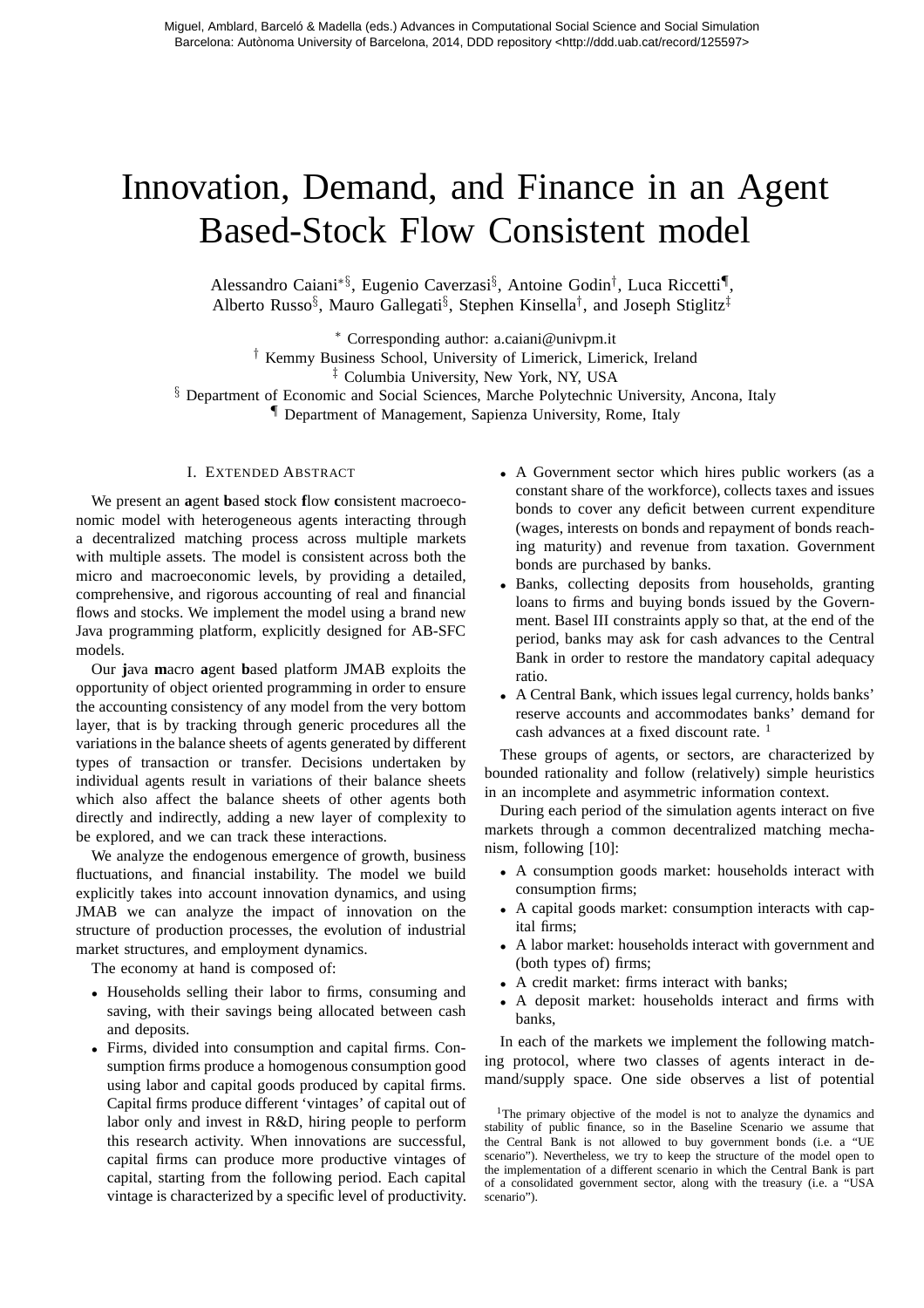counterparts and chooses the most suitable partner according to some market-specific criterion.

At the beginning of each period the list of agents on the demand side–households in the consumption market, consumption firms in the capital good market, capital and consumption firms in the labor market, capital and consumption firms in the credit market, households and firms in the deposits market–is randomly shuffled.

Then the first agent in the list observes a random subset of potential partners whose size depends on a parameter  $\chi$  which proxies the degree of imperfect information, and chooses the 'best' one: the cheapest counterpart for the consumption interaction, labor and credit markets, the capital vintage with the best trade-off between productivity and price on the capital market, and the bank paying the higher interest rate for the deposit market. After that, the second agent on the list performs the same activity on a new random subset of the updated potential partner list, and so on until we reach the end of the demand side list. The agents on the demand side are 'deactivated' when they have fulfilled their demand or if they have not enough liquid resources to buy further. Agents on the supply side are deactivated as soon as they have placed all their orders.

Given this iterative process it might be the case that agents on the demand side end up being supply constrained if the chosen partner does not have enough output to satisfy their demand, or agents on the supply side may not be able to place all their supply orders on the market. In the case of the consumption market, we allow interactions to take place several times during the same period, thus giving the opportunity to agents on the demand side to find new partners in order to fulfil their demand.

As mentioned above the model implements for the very first time in the field of innovation economics stock flow consistency [8] at both the micro- and macro-economic levels, by providing a detailed, comprehensive, and rigorous accounting of real and financial flows and stocks. The aim of the SFC framework is to provide a comprehensive representation of both the real and financial sides through the adoption of rigorous accounting rules based on the quadruple entry principle developed by Morris Copeland [4]. The adoption of an SFC approach will help agent based models to establish themselves as an alternative theoretical paradigm in economic thinking and as a powerful tool for policymakers. A growing number of scholars within the agent based modeling and post-Keynesian schools of thought have argued in favor of AB-SFC models (see [9], [1], [11], [10], [2], [3], see also the EU-funded Eurace Project[5]). The existing literature still provides only a few examples of truly AB-SFC models, characterized by a high degree of heterogeneity concerning both the economic issues addressed and the solutions adopted. This limits their generality, while making it difficult to compare them and to assess their effective consistency. Efforts to embed stock flow consistency in the bottom-up grounded framework of AB models have also proceeded along a number of parallel paths pursuing specific solutions to common problems, rather than establishing a common set of concepts, rules and tools as we have. One of the objectives of the present work is thus to foster a methodological advance by implementing a brand new Java programming platform, explicitly designed for AB-SFC models. JMAB exploits the opportunity of object oriented programming in order to ensure the accounting consistency of an AB model from the very bottom layer, that is by tracking through generic procedures all the variations in the balance sheets of agents generated by different types of transaction or transfer.

By combining the AB and SFC approaches, we are adding a fundamentally new layer of complexity. In addition to agents' interactions in shaping individual and aggregate behaviors, we can now model the fact that, in a monetary economy, agents are closely interrelated through a network of interacting balance sheets. Decisions undertaken by individual agents result in variations to their balance sheet, which also affects the balance sheets of other agents, both directly and indirectly. Tracking these relationships is absolutely crucial in order to understand the functioning of our highly financialized economies, and we do this here for the first time in a tractable and scalable manner<sup>2</sup>.

We sketch out the basic structure of our model by verbally describing each agents' behavioral equations. In each period of the simulation, the following sequence of events takes place:

- 1) *Production planning*: both consumption and capital firms set their desired level of production based on their individual sales expectations in order to attain a target level of inventories, expressed as a share of sales, that they hold as buffer stock in order to face unexpected demand swings (and avoid frustrating customers with undue supply constraints).
- 2) *Pricing*: consumption and capital firms set the price of their output based on a simple adaptive rule. The price is revised downward by a stochastic amount whenever the level of inventories at the end of the previous period is above the target set by the firms, and vice-versa. Capital firms then send a 'brochure' to a random subset of consumption firms advertising both the price and the productivity of the capital vintage produced in order to spur production and consumption.
- 3) *Demand for workers*: based on their desired output, firms evaluate the number of workers needed for productive activities. For capital firms this amount depends on labor productivity, while for consumption firms it depends on the productivities of the respective capital vintages employed in the production process at any moment.
- 4) *R&D investment*: capital firms define the desired investment in R&D for the current period. Since we assume that R&D is performed by hiring people to perform research activities, desired R&D investment can be thought of as a desired nominal demand for R&D

<sup>&</sup>lt;sup>2</sup>We view this feature, as already explained in  $[2]$  is crucial in order to analyze the inter-linkages between the real and financial sides of an economic system.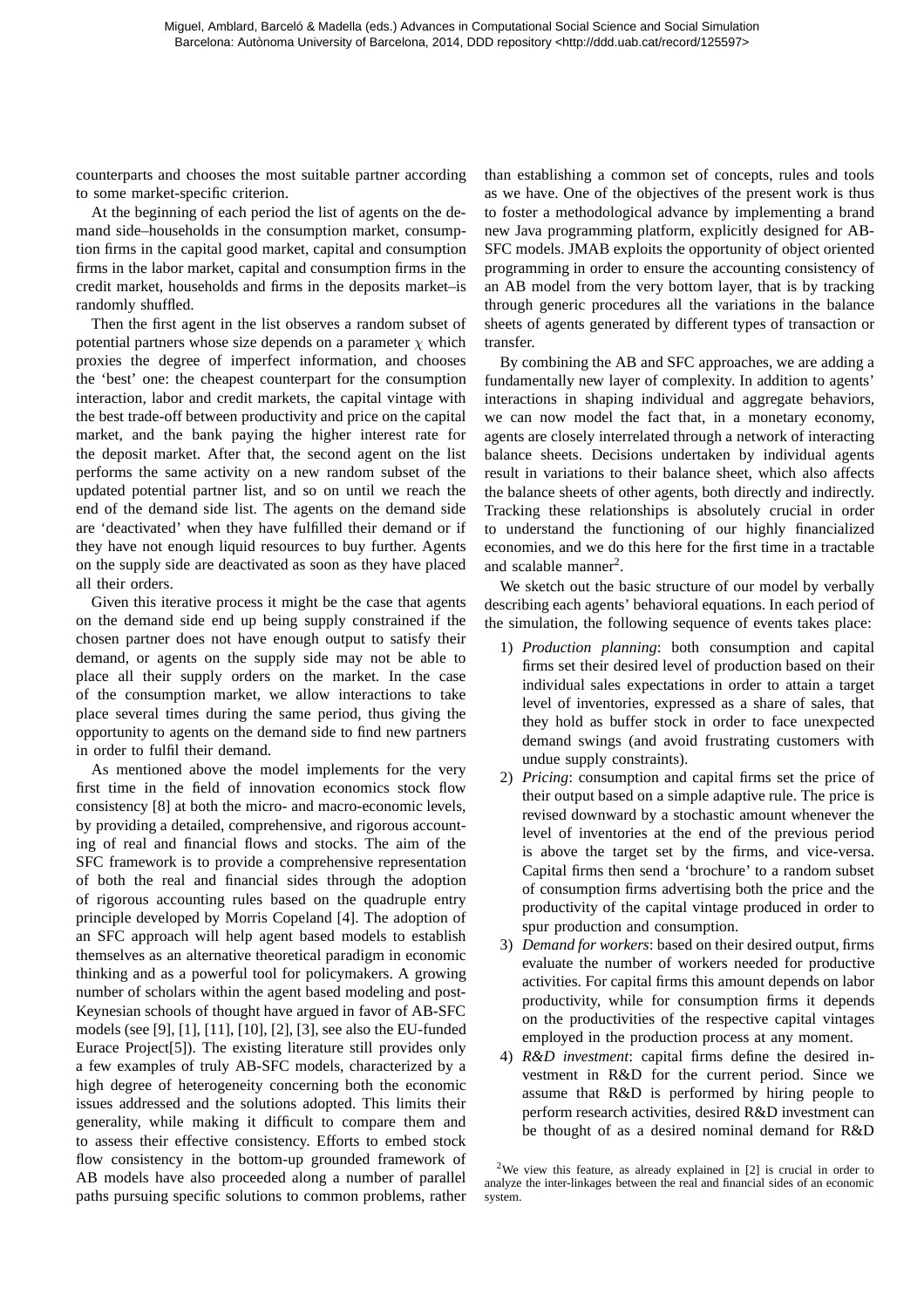workers, which sums up to capital firms' demand for workers to be employed in production.

- 5) *Investment in capital accumulation*: the desired rate of capacity growth of consumption firms is defined as a positive function of their past profitability, and a negative function of the current debt burden, which is being expressed as the ratio between the overall flow of interest payments on past loans divided by profits. Consumption firms chose the capital vintage to invest in by comparing the price and productivities advertised in the 'brochures' (randomly) received from capital firms. Here we follow a logic similar to that presented in [6]. Consumption firms may also decide to invest in order to replace some of the old vintages in their stock, even though they might still be working, if the advantage brought about by the new vintage in terms of lower expected unit costs of production is higher than the cost of purchasing the new vintage (that is, we have a 'payback period rule');
- 6) *Credit demand*: in accordance with the dynamic tradeoff theory of firms' capital structure (see [7]) firms' credit demand at time  $t$  depends on their net worth and their leverage target. In each period, this leverage target is adaptively revised according to each firm's debt burden and past sales.
- 7) *Credit supply*: banks set their total loan supply based on their expected variation in reserves in order to attain, by the end of the period, the mandatory capital adequacy ratio (CAR, hereafter) without having to refinance through the central bank's liquidity auctions. The interest rate on loans depends on a bank-specific component and a borrower-specific component: the bank-specific component is revised adaptively according to the gap between past period desired and realized credit supply. When positive, the interest rate is lowered to make banks' loans more attractive for borrowers, and viceversa when the gap is negative. The borrower-specific component proxies firms' perceived reliability, and it is determined as an increasing function of the borrower's leverage. Banks and firms then interact in the credit market through the matching mechanism specified above.
- 8) *Wages and labor market interactions*: Workers adapt their asked, or market, wages according to whether they were employed or not during the previous periods following [9]: if over the year (assumed to be four periods) they have been unemployed for more than two quarters, they lower the asked wage by a stochastic amount. In the opposite case they increase their askedfor or market wage, provided that the aggregate rate of unemployment is sufficiently low. The government hires a constant number of (randomly chosen) workers. Workers still unemployed then interact with firms in the labor market trough the matching mechanism specified above.
- 9) *Production*: capital and consumption firms produce their output, the actual amount being potentially different from the desired one if labor (and capital, in the case of

consumption firms) constraints apply.

- 10) *R&D activity*: capital firms perform R&D. The probability of success in each period is defined as a positive function of invested resources. In the case of a successful innovation, a new level of productivity is drawn and the innovation (i.e. the higher level of productivity) is embedded in capital goods produced from the following period onward.
- 11) *Consumption*: households consume out of income and wealth with fixed propensities. They interact with consumption firms through the matching mechanism specified above.
- 12) *Capital goods market*: The actual transaction takes place once the matching mechanism between agents on the demand and supply sides is finished, and with consumption firms having already decided the type of capital they want to buy. If after this matching process the consumption firms remain financially constrained, or if supply constraints apply, they might end up with less capital than desired, forcing an automatic need for bank financing of their activities.
- 13) *Loans repayment and interests*: firms pay interest on loans, and repay a (constant) share of the principal.
- 14) *Taxes*: taxes on profits (of firms and banks), income (of households), and wealth are paid to the government.
- 15) *Government bonds interests and repayment*: the government pays interest on bonds held by banks and repays bonds at maturity.
- 16) *Deposits market interaction*: banks set the interest rate on deposits following an adaptive rule, which mirrors the rule used to determine the bank-specific component of loans and interest rates. When the gap between desired and realized credit supply in period  $t - 1$  is positive, banks will tend to lower the interest rate on deposits by a stochastic amount in order to maintain their profit margin, which depends on the spread between interest charged on loans and interest paid on deposit. Otherwise, they will increase the interest rate in order to attract more deposits. Banks then interact with households and with firms through the matching mechanism explained above. We assume households maintain a constant share of their wealth in cash, with the remainder being held in the form of deposits. We assume firms deposit all their cash revenues into their deposit accounts, reflecting the reality that firms holding of cash is negligible compared to their stock of deposits.
- 17) *Bonds purchases*: the government issues new bonds to cover any deficit between expenditure (for wages, interest payments on the stock of debt and repayment of bonds which have reached maturity) and revenues (taxes). In the simplest scenario, we assume that the interest rate on bonds is fixed and banks buy all newly issued bonds, in proportionally to their relative size. Banks pay bonds by making a transfer from their reserve account at the Central Bank to the government's account, asking for cash advances from the central banks if